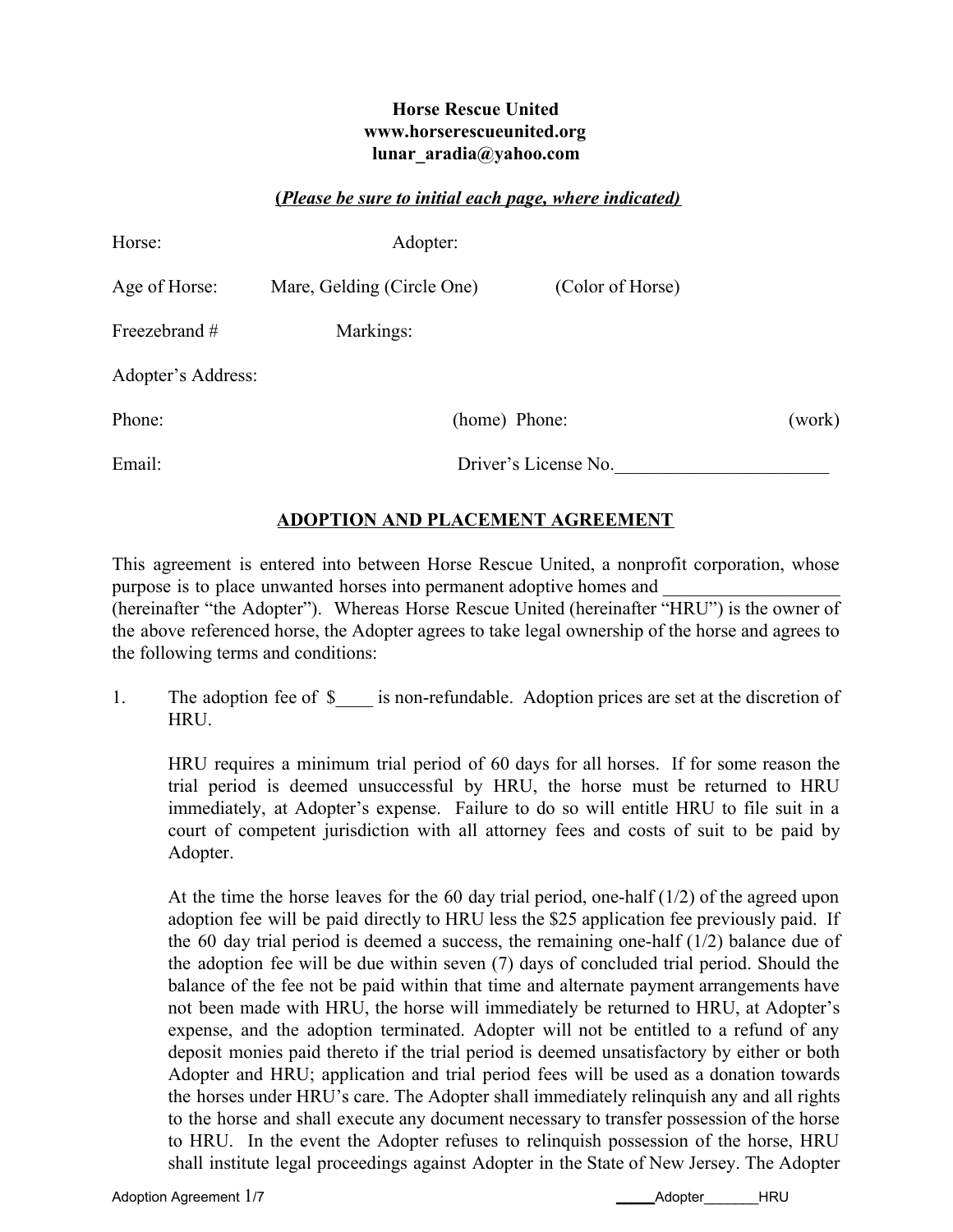shall pay HRU's attorney fees and costs of suit. By executing this Contract, the Adopter agrees to all provisions herein and expressly submits to the jurisdiction of the State of New Jersey, Superior Court for any legal action that may be instituted by either HRU or Adopter.

- 2. The horse may never be raced, bred, sold, given away, leased, used for lessons or therapeutic programs, assigned or disposed of, or have any interest in thereof transferred for remainder of horse's life. The Adopter agrees to pay to HRU liquidated damages, attorney fees and costs in the amount of \$10,000 to HRU for any violation of this provision. Only upon the written authorization of HRU, if a life-threatening situation should arise, only a licensed veterinarian may humanely chemically euthanize the named horse.
- 3. Transportation arrangements and costs are the responsibility of the Adopter at the time of placement and in the event of return.
- 4. **General Care Required**: 1) Named horse must maintain weight and condition as described by the Henneke Scoring System between Moderate (5) and Fleshy (7). This will vary depending on the level of exercise the horse is receiving. If horse falls below a scale (5), Adopter is required to furnish to HRU a vet certification as to why and what is being done to correct horse's condition. No horse shall be worked below a scale (5). 2) Said horse must have free access to fresh water, hay and/or pasture at all times as well as salt/mineral supplements and a feed schedule of grain provided to the needs of said horse. 3) At minimum, a three-sided shelter w/roof must be available at all times. 4) Adequate fencing (approved by HRU) and a companion animal must also be provided. 5) Prior to horse leaving HRU, HRU will have a 48 hour grace period in which to re-verify boarding and/or home arrangements comply. Should Adopter violate any of the above provisions, the horse shall be returned to HRU immediately.
- 5. **Health Care Required**: 1) Yearly vaccinations are required. Eastern/Western Encephalitis, Rhino, Tetanus, Rabies, West Nile and any other inoculations your veterinarian recommends for endemic diseases are mandatory. Vet check forms can be downloaded from www.horserescueunited.org or requested from lunar aradia@yahoo.com. Forms must be completed by your veterinarian within three weeks of their visit and returned to HRU by mail no later than June  $15<sup>th</sup>$  annually. 2) Dental Care is the responsibility of the Adopter. Teeth must be kept in good condition and checked by an equine dentist a minimum of one time per year. The Adopter is responsible for getting teeth checked and floated if necessary. 3) Named horse must be kept on a regular de-worming program. 4) Proper hoof care is required to be done as often as necessary to maintain sound hooves. Should Adopter fail to abide by the above requirements, the horses shall be returned to HRU immediately.
- 6. **Illness or Injury and Care**: The Adopter agrees to provide recommended veterinary care for illness and/or injury at Adopter's expense, according to the horse's needs and/or according to the requirements of County ordinance and/or the laws of the State of . If unsoundness/lameness is an issue, horse must be examined by a veterinarian in Adopter's State. Should Adopter fail to abide by this requirement, upon notice by HRU, the horse shall be returned to HRU immediately.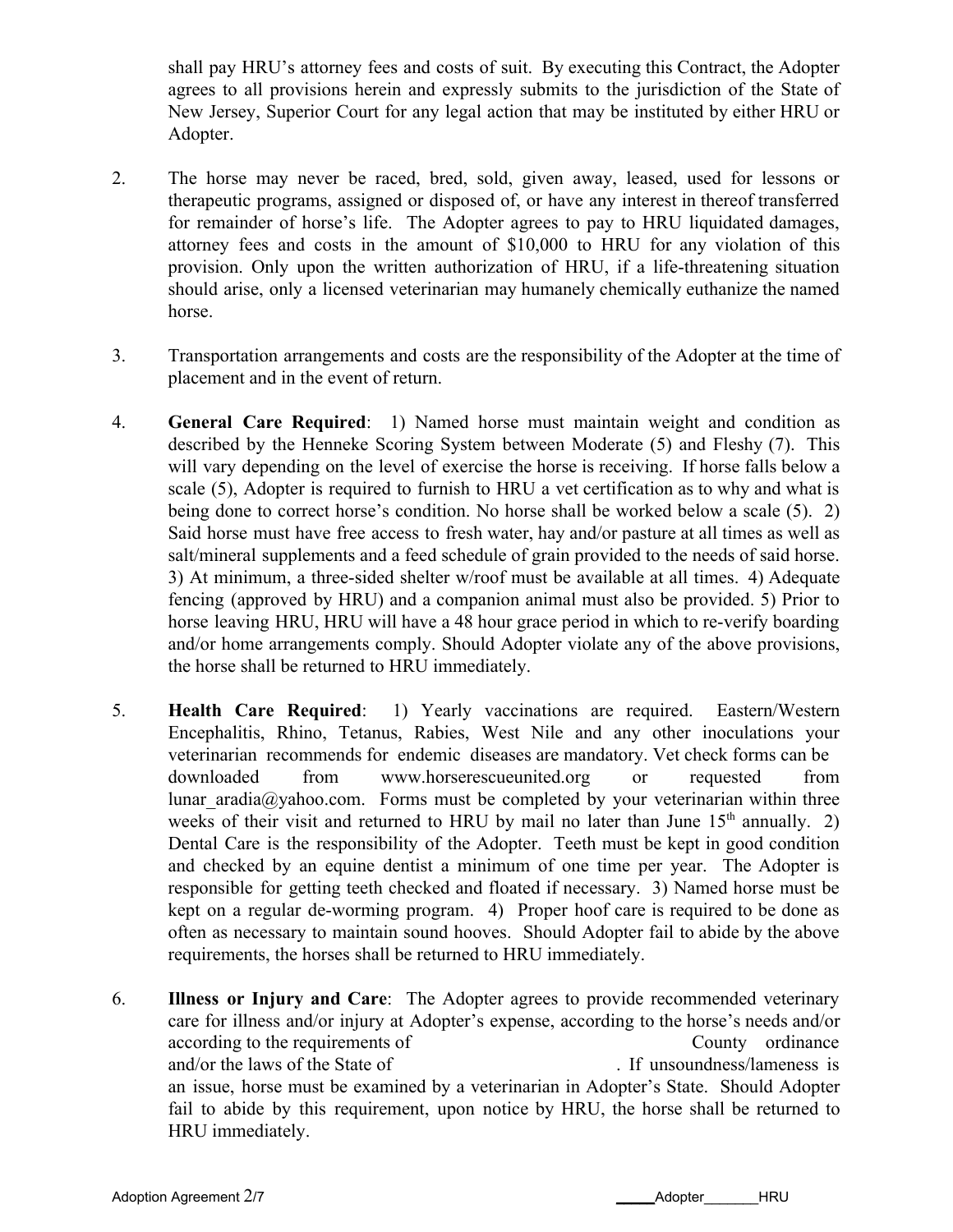- 7. The Adopter agrees in advance that HRU has the right to obtain all veterinary records directly from any veterinarian treating the horse, and the *execution of this form shall serve as a release to the applicable veterinarian authorizing the delivery to HRU of all veterinary records maintained.*
- 8. The following requires notifying Horse Rescue United within 24 hours: Death of the horse due to an emergency (a statement from a veterinarian stating that the apparent cause of death must be forwarded to HRU within 14 days if the horse is euthanized due to emergency), serious injury<sup>\*</sup> or illness that could be life threatening. If the horse is to be euthanized due to weight loss, unsoundness or long-standing health issues, Adopter must provide a vet's report at least five (5) days prior to euthanasia. Adopter agrees to contact Anouk Busch either by phone via text or voicemail and a message left regarding condition/demise of horse. The Adopter agrees to pay to HRU liquidated damages, attorney fees and costs in the amount of \$10,000 to HRU for any violation of this provision.

*\*Serious injury includes, but is not limited to, any contagious illnesses, severe laminitis, severe colic, strangles, EHV and any other condition that makes the horse in need of long term medical care.*

9. The Adopter agrees that the named horse will reside at: Farm name: \_\_\_\_\_\_\_\_\_\_\_\_\_\_\_\_\_\_\_\_\_\_\_\_\_\_\_\_\_\_\_\_\_\_ Address:

(List full stable address above)

The horse will be stabled at: Boarding or Residence (circle one please)

 $\mathcal{L}_\text{max}$  , and the set of the set of the set of the set of the set of the set of the set of the set of the set of the set of the set of the set of the set of the set of the set of the set of the set of the set of the

Telephone: Business Hours (**Required**):

# **BOARDING FACILITY**

The Barn agrees that no lien shall be placed on named horse for non-payment of board by Adopter, or for any other reason. The Barn will notify Horse Rescue United, Inc. (HRU) if the Adopter is late with or fails to make payment for stall space or other charges as agreed. Barn agrees to release horse to HRU immediately in the event of delinquency of payments by Adopter.

The Barn will inform HRU immediately by emailing lunar  $\arctan(\alpha)$  and  $\arctan(\alpha)$  or writing P.O. Box 308, Newport, NJ 08345 if horse should be transferred from its facility or if circumstances arise endangering the welfare of horse, including, but not limited to: abusive treatment or neglect of routine or emergency veterinary or farrier care. Barn agrees to release horse to HRU in the event of neglect or abuse.

The Barn will grant permission for an unannounced home checks by HRU at any time, provided they are conducted within the stated barn hours.

| <b>Signature of Farm Owner</b> (required if applicable) | <b>Signature of Stable Manager</b> (if separate person) |  |
|---------------------------------------------------------|---------------------------------------------------------|--|
| <b>Print Farm Owner's name:</b>                         | <b>Print Stable Manager's name:</b>                     |  |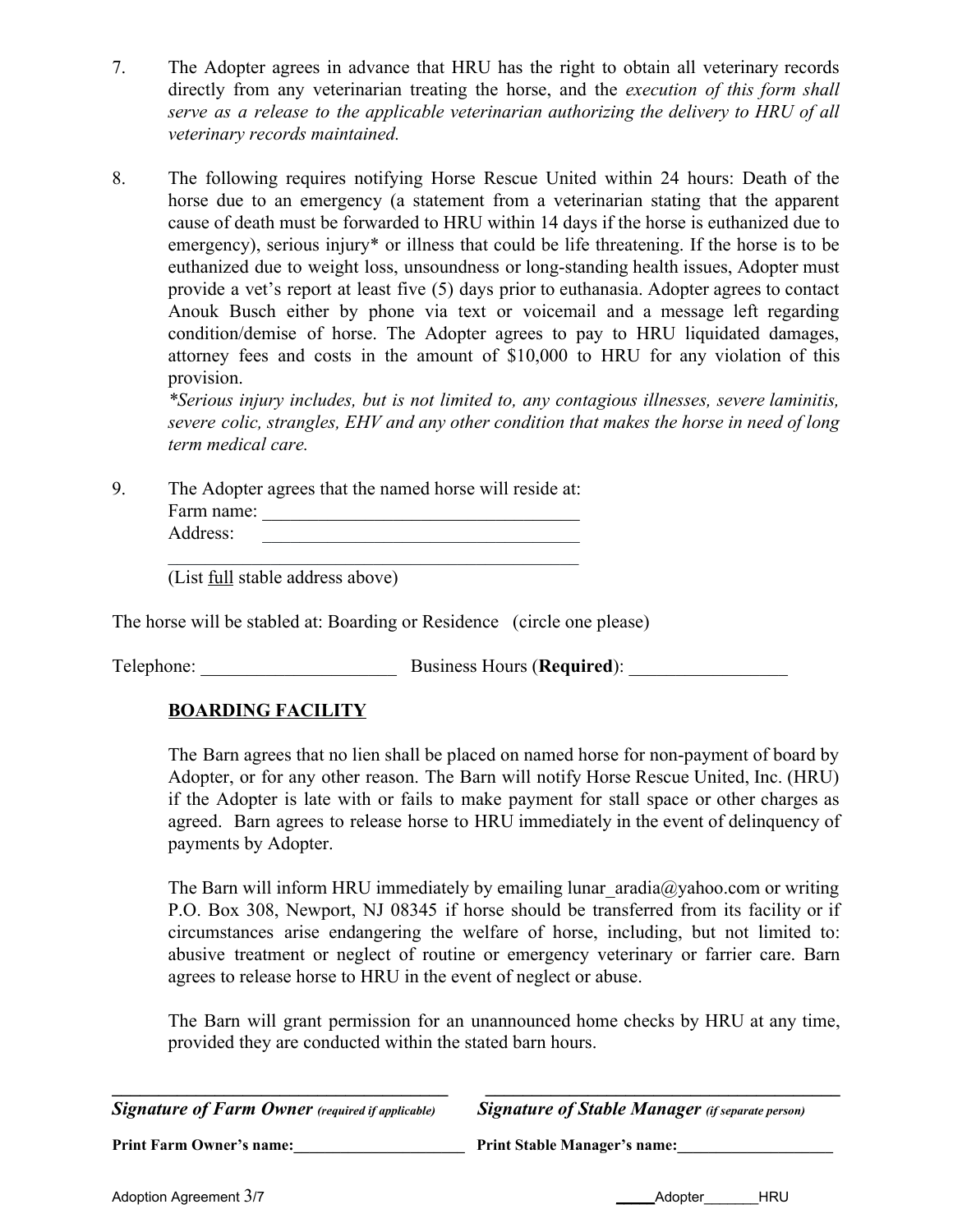10. How many horses will be pastured together? How many horses are presently on the property? How many horses will be sharing a run-in shed together? Size of the barn and/or run-in shed: Size of turnout: Does facility have enough fields/paddocks for separating herds for herd dynamics? How big is the entire farm (estimated acreage)? How many turnout fields does the farm have in total? How many turnout fields have run-in sheds? (if any) *(HRU requires photos of fields, fencing, gates, run-in/stalls, and other horses on property)*

#### 11. **REFERENCES:**

Vet name: Phone number: Fax number: E-mail:

Farrier name: Phone number: Fax number: E-mail:

- 12. If you lose or sell without Horse Rescue United's written permission said horse/burro you, will have to pay a fine of \$10,000. Said horse/burro will only reside at the address given for this animal. If you plan to move the horse elsewhere, you will need to get written permission from Horse Rescue United/Anouk Busch to do so or the horse must return immediately to HRU.
- 13. Do you have the required facilities, the desire to have a life-long companion, the financial backing, the mental, physical, family stability and the time required to commit to the above tasks and everything required to keep a horse in good health?
- 14. If Adopter wants or needs to move said horse to a new facility, photos must be provided to HRU for approval prior to moving said horse. A new boarding facility signature is also required if the horse is being boarded at a property not owned by Adopter. If HRU is not satisfied with the new boarding facility, then the horse shall be returned to HRU immediately.
- 15. **If horse is boarded, please have farm owner initial here:**\_\_\_\_\_\_\_\_\_\_\_\_\_\_\_ **Print farm owner's full name here:**

**Please also have stable manager initial here (if applicable/different from farm owner) :** 

**Print stable manager's full name here:** 

Adoption Agreement 4/7 **Adoption Agreement 4/7 Adoption Agreement 4/7 Adoption Agreement 4/7**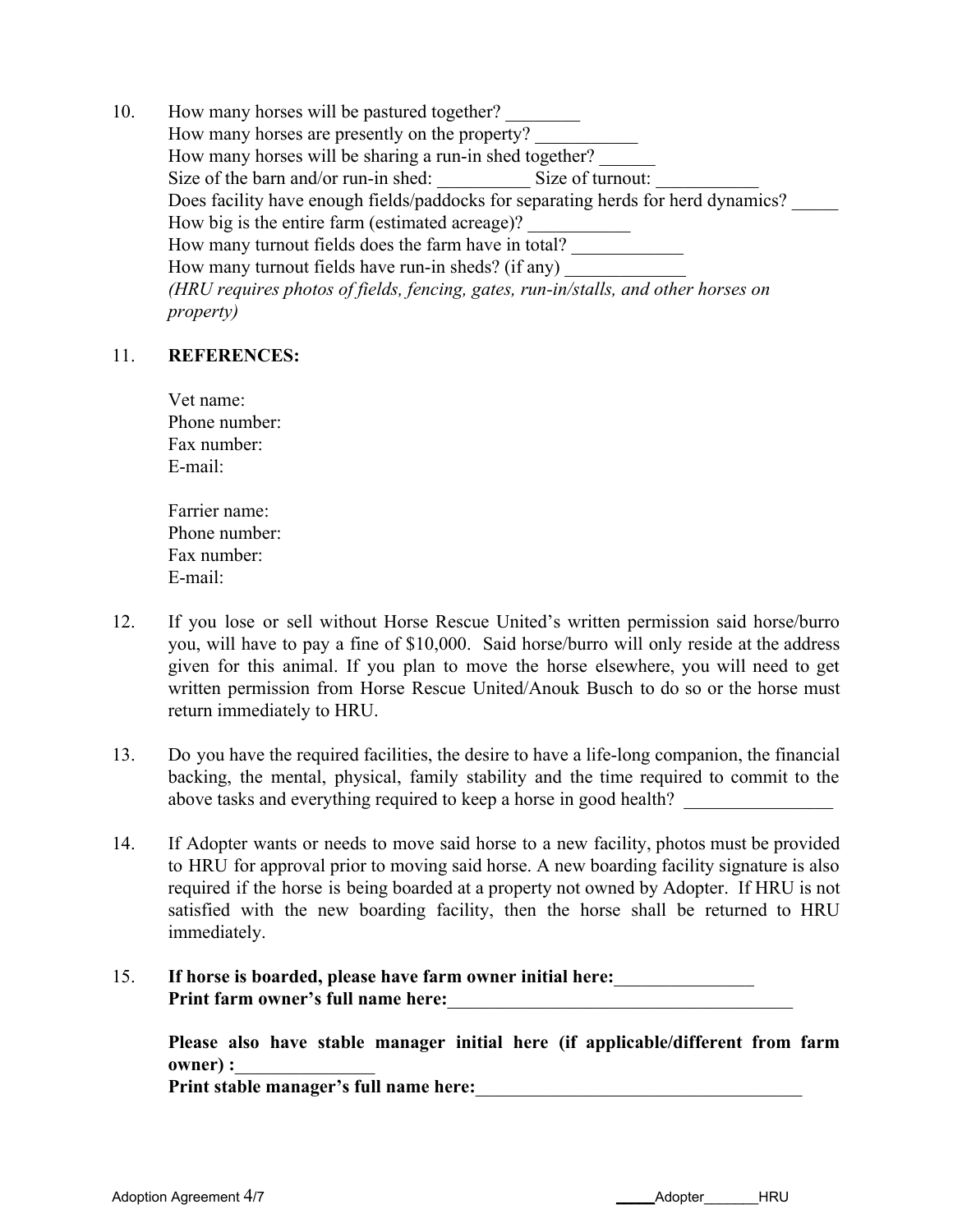- 16. If the Adopter needs or wishes to change the location of the horse, or changes the horse's veterinarian, HRU must be provided the new stabling information a minimum of thirty (30) days prior to removal of the horse and new location disclosed, all at HRU's approval prior to relocating. The only exception is when the horse must be moved due to a true emergency\*; however, new stabling information (including boarding facility signature and detailed photos) must be provided to HRU for approval within one (1) week. Veterinarian information, including address and telephone number, shall be furnished within thirty (30) days of said change. If HRU is not satisfied with the new facility or the veterinarian, then the horse shall be returned to HRU immediately. \**("Emergency" may constitute serious illness of the animal, property damage due to fire or flooding, evacuation, crime, inadequate fencing, etc.)*
- 17. For the remainder of the horse's life, the Adopter agrees to permit a representative of HRU to visit the stabling property and the horse and to return the horse to the program if HRU determines that the situation is undesirable for the well-being of the horse according to the standards explained herein. Additional visits are a condition to this agreement. The Adopter also agrees to allow an HRU representative access to the property should removal of said horse be necessary. If the above terms are not complied with, then the horse shall be returned to HRU immediately.
- 18. The horse can not be locked or left in a stall for more than two (2) consecutive days unless the horse's health demands otherwise, as documented by veterinarian. Stalls must be cleaned at least every two (2) consecutive days. If electric fencing is used, it must be on at all times with adequate voltage and at least two rows or strands, dependent on individual basis.
- 19. Thirty days notice must be given in order to allow HRU time to relocate the horse if Adopter needs to return the horse. Any horse being returned to HRU's facility will require a current negative Coggins and Health Certificate, which is the responsibility of the Adopter, together with a copy of the horse's de-worming and vaccination schedule.
- 20. **\_\_\_\_\_\_\_ By initialing here**, the Adopter acknowledges that they have been explained the purpose of having the horse examined by a veterinarian of their choice before signing this agreement, but have declined to do so, and are taking the horse "as is." Adopter is solely responsible for additional pre-adoption veterinarian examination.
- 21. If the Adopter fails to comply with any of the conditions or regulations, such action will constitute a breach of contract thereby giving the right to have the horse inspected by a veterinarian selected solely by HRU and/or exercise its right to retake possession of the horse.
- 22. **\_\_\_\_\_\_\_\_ By initialing here**, Adopter agrees that no action taken by Horse Rescue United shall constitute a waiver of its rights under this Agreement or applicable law, nor shall such action or inaction excuse the Adopter from performing his/her duties under this Agreement. The invalidity or unenforceability of any provision of this Agreement, or any portion of any provision, shall not affect the validity or enforceability of the remainder of the Agreement as a whole or any provision thereof.
- 23. This Agreement constitutes the entire Agreement between Horse Rescue United and the Adopter and supersedes any other prior or contemporaneous oral or written agreements or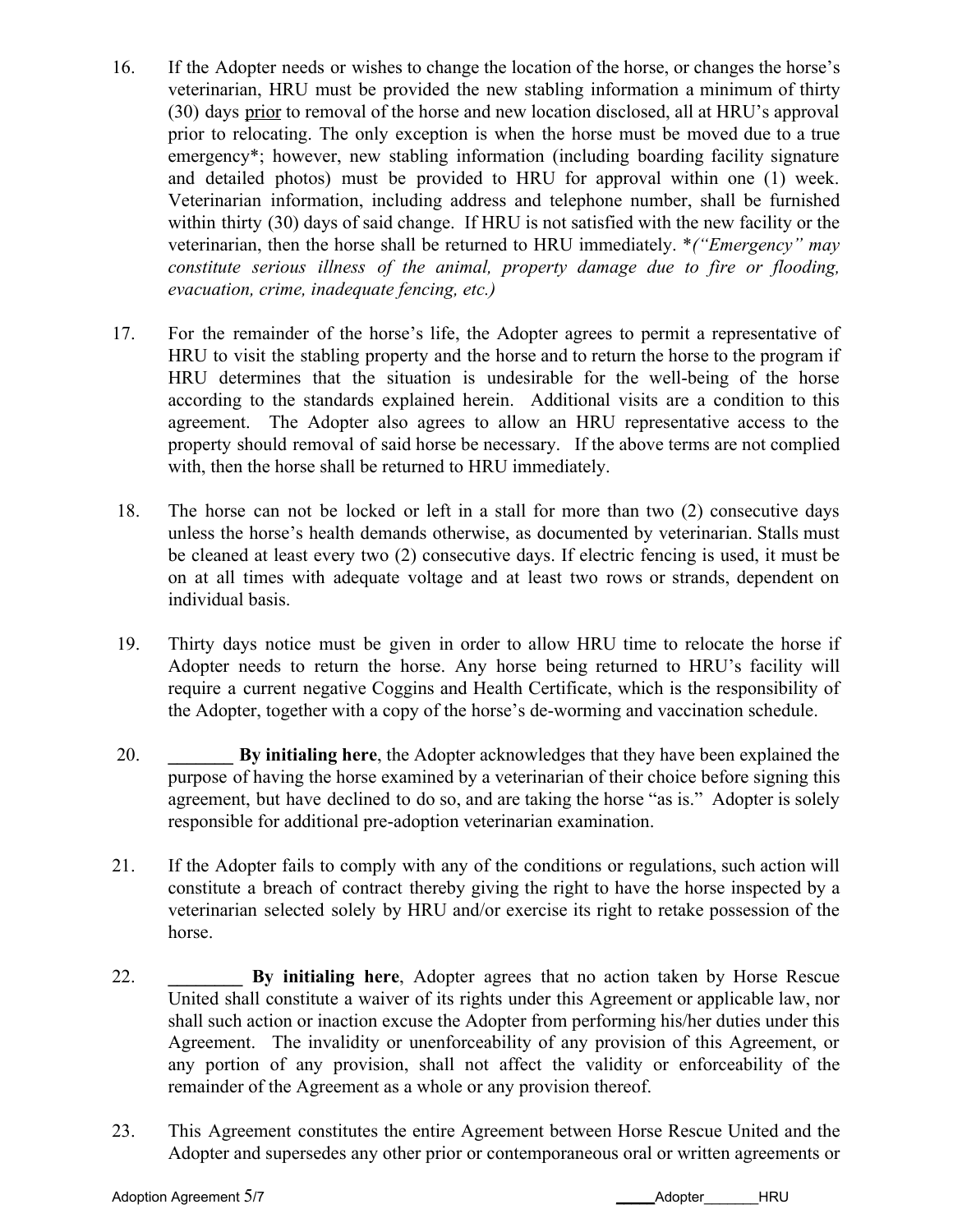understandings. The terms of this Agreement may not be altered or amended except by written agreement signed by HRU and the Adopter. This Agreement may not be assigned by the Adopter and shall be binding upon the parties' respective heirs, successors, legal representatives and any of HRU's assignees.

- 24. This Agreement shall be governed by and construed in accordance with the laws of the State of New Jersey. Any litigation in which Horse Rescue United is a party concerning this Agreement or the Horse must be filed in the State of New Jersey and the Adopter hereby consents to such venue and further consents to the jurisdiction of any state or federal court in the State of New Jersey.
- 25. The Adopter releases Horse Rescue United from any liability and agrees to hold harmless Horse Rescue United and any of its employees, agents, directors, or trustees from any and all liability related to the horse, and any injury or cause of action related to the horse. Horse Rescue United makes no representations or guarantees about the soundness, abilities, temperament or health of the horse from the time the named horse is released to the Adopter.
- 26. 1) Trial periods will run for term of sixty (60) days from the time horse leaves HRU. Within ten (10) days after arrival of horse to Adopter, photos showing horse, shelter and fencing shall be provided to HRU; 2) within forty-five (45) days from commencement of trial period, Adopter shall furnish to HRU clear and straight shot photos of the front, side and rear of the horse, including clear shots of the hooves . When the trial period has been deemed a success by both HRU and Adopter, photos of horse described in (2) above shall be due to HRU every ninety (90) days thereafter for the remainder of horse's life, said photos to show proof of current date (i.e. copy of current newspaper in the photo showing date). If, for any reason HRU deems the trial period unsuccessful, the Adopter agrees to return the horse to HRU prior to the end of the trial period at the Adopter's expense.
- 27. Adopter agrees to keep HRU informed of all major changes of the horse. If issues or concerns arise, I agree to reach out to HRU knowing they are forever committed to the good and welfare of their horses.
- 28. Maximum distance of Adopter can be no more than eight (8) hours from the point of HRU, which is presently Howell, New Jersey. This condition is *negotiable* on a case by case basis and any such deviation from this condition must be in writing and executed by all parties.
- 29. It has been HRU's policy to never have more than two (2) horses in any one Adopter's care, and therefore, no more than two horses adopted through HRU will be allowed on an Adopter's property and/or boarded elsewhere.
- 30. I agree to release all vet, dental and farrier records to Horse Rescue United, in the event it is needed to verify the horse's health while in my care. *(initial here).*
- 31. By signing below, the Adopter understands that Horse Rescue United makes no representations or warranties concerning this horse including but not limited to the condition, health, temperament, soundness, or fitness for particular purpose. I further agree that Releasees are not liable for the mistakes and/or negligence and/or intentional